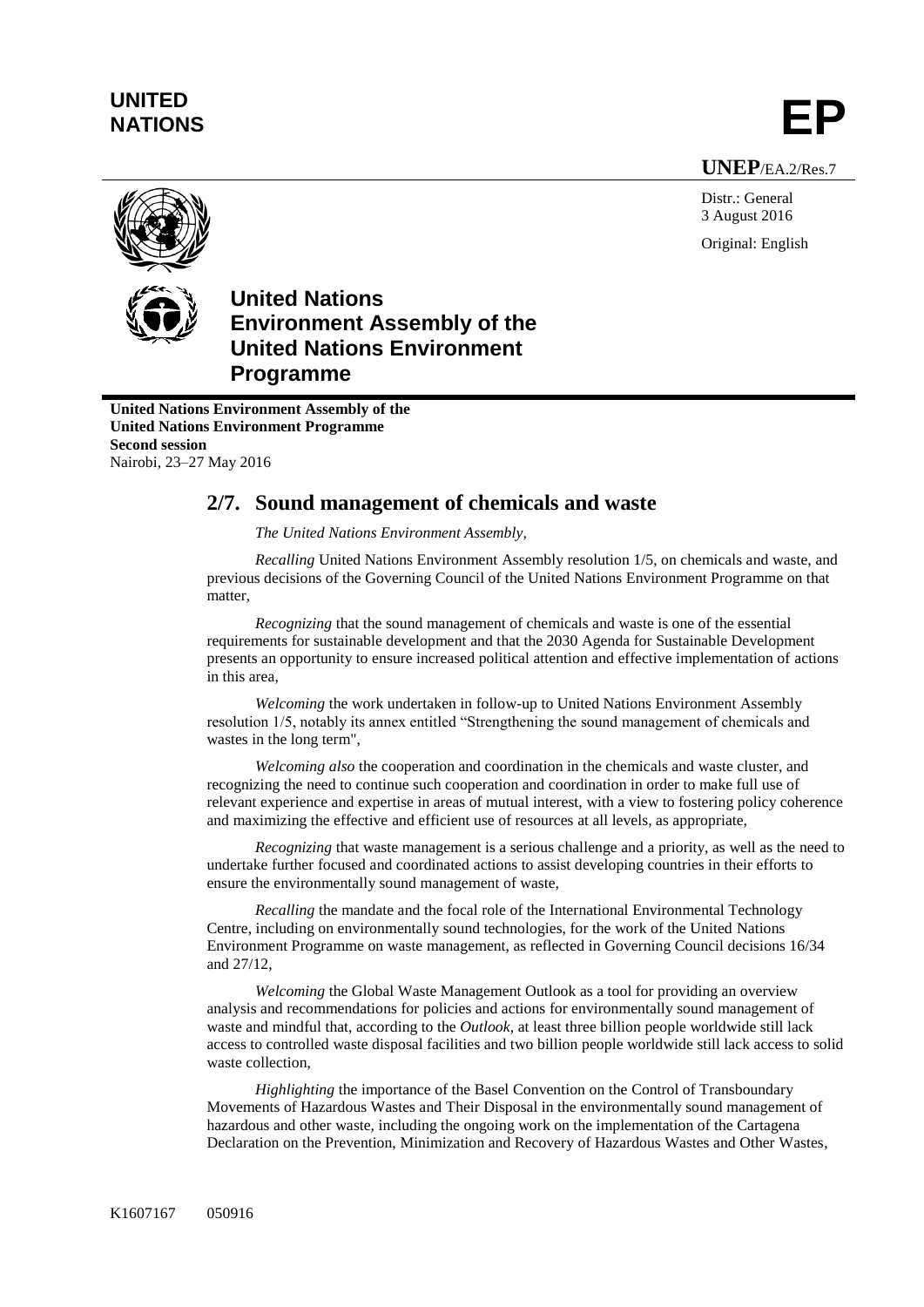*Highlighting also* the role of the regional centres of the Basel Convention and the Stockholm Convention on Persistent Organic Pollutantsin assisting the regions in the implementation of these conventions, and in other relevant work relating to the multilateral environmental agreements in the chemicals and waste cluster in the countries they serve,

*Deeply concerned* about the health and environmental impact of waste lead-acid battery recycling, in particular through activities in the informal sector in developing countries, and the lack of adequate infrastructure needed to recycle the rapidly growing number of waste lead-acid batteries in an environmentally sound manner in certain developing countries, and noting the need to further reduce releases, emissions and exposures and to increase workers' safety and protection, including through the work of the United Nations Environment Programme in promoting air quality,

*Recognizing* the significant risks to human health and the environment arising from releases of lead and cadmium into the environment,

*Recalling* the request to the Executive Director, in Governing Council decision 27/12, section I, paragraph 4, to continue work on the Global Chemicals Outlook, particularly in areas where data were found to be lacking or inadequate, to assess progress towards the 2020 goal,

*Welcoming* the outcomes of the International Conference on Chemicals Management at its fourth session, including the adoption of environmentally persistent pharmaceutical pollutants as a new emerging policy issue and of highly hazardous pesticides as a new issue of concern for the Strategic Approach to International Chemicals Management,

*Having considered* the report of the Executive Director on the implementation of United Nations Environment Assembly resolution  $1/5$ , on chemicals and waste, $\frac{1}{1}$ 

#### **I Meeting the 2020 goal and beyond**

1. *Welcomes* the decisions taken at the fourth session of the International Conference on Chemicals Management, which include overall orientation and guidance as key elements to facilitate urgently needed coordinated actions by all stakeholders at the local, national, regional and global levels to meet the Strategic Approach to International Chemicals Management objective and the 2020 goal as defined in the outcome document of the United Nations Conference on Sustainable Development, entitled "The future we want", and as incorporated in target 12.4 of the Sustainable Development Goals;

2. *Calls on* Member States that have not yet done so to reflect the sound management of chemicals and waste as a priority in their national sustainable development planning processes, poverty eradication strategies and relevant sector policies, taking into account their development and capabilities and the national ownership of sustainable development strategies;

3. *Requests* the Executive Director to, within available resources**:**

(a) Coordinate with relevant international stakeholders and support Member States, as appropriate, on policies and actions for the sound management of chemicals and waste for the achievement of relevant Sustainable Development Goals and targets;

Work with other United Nations agencies on the development of relevant data, including supplementary indicators, in support of the indicators developed under the auspices of the United Nations Statistical Commission;

Issue, by the end of 2017, an overview for policymakers on policies and actions that could be adopted, as appropriate given national needs and priorities, in order to reach the Sustainable Development Goals and targets;

*Invites* the conferences of the parties to the Basel Convention, the Rotterdam Convention on the Prior Informed Consent Procedure for Certain Hazardous Chemicals and Pesticides in International Trade and the Stockholm Convention, and in due course that of the Minamata Convention, to consider opportunities to report in a coordinated manner on how the respective conventions contribute to the implementation of Agenda 2030, taking into account applicable procedures;

5. *Requests* the Executive Director, given the capacity of the United Nations Environment Programme as a participating organization of the Inter-Organization Programme for the Sound Management of Chemicals, to proactively participate in and support the intersessional process agreed

 $\overline{a}$ 

 $1$  UNEP/EA.2/6/Add.3.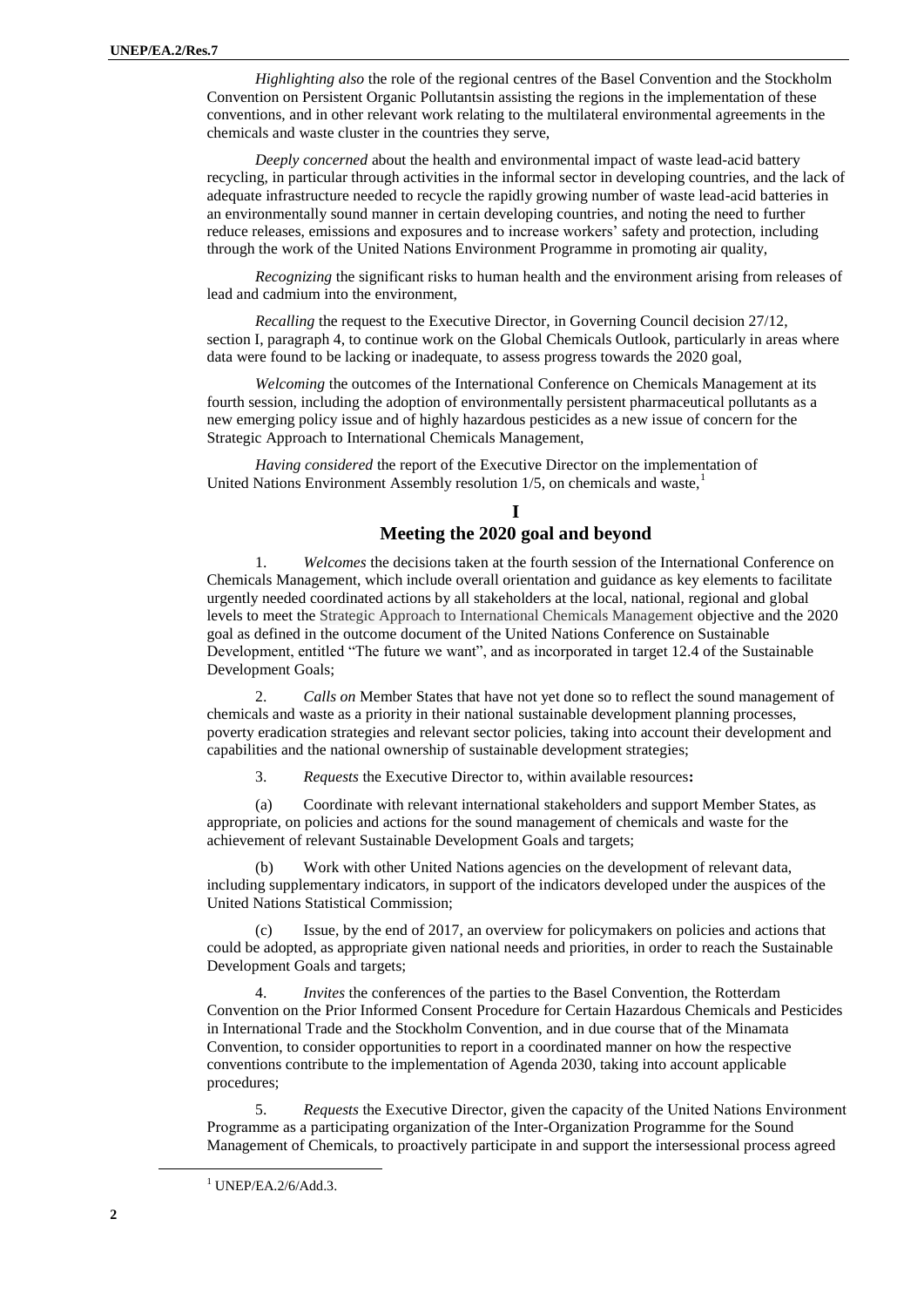on at the fourth session of the International Conference on Chemicals Management to prepare recommendations on the sound management of chemicals and waste beyond 2020, inter alia, to foster the active involvement of relevant industry stakeholders;

6. *Invites* the Inter-Organization Programme for the Sound Management of Chemicals and those Environment Management Group members that have not yet done so to take measures to promote the sound management of chemicals and waste, including actions planned within their own mandates to meet the 2020 goal and the 2030 Agenda;

7. *Requests* the Executive Director to support countries, particularly developing countries, in the implementation of the integrated approach to financing for the sound management of chemicals and waste**,** keeping in view national circumstances and noting the importance of the approach for the achievement of many of the Sustainable Development Goals, in particular capacity-building activities to mainstream the sound management of chemicals and waste;

8. *Calls on* the private sector, in accordance with this integrated approach, to play a significant role in financing, as well as to build the capacity of small and medium-sized enterprises for the sound management of chemicals and waste within relevant industrial sectors;

9. *Requests* the Executive Director to consider how successive updates of the Global Waste Management Outlook and the Global Chemicals Outlook could be accorded in timing and approach;

10. *Also requests* the Executive Director to cooperate with Governments, with the private sector, including industry, and with other non-governmental organizations to continue work on lead and cadmium;

### **II**

#### **Waste**

11. *Requests* the Executive Director to ensure full integration of environmentally sound management of waste, including the prevention of waste generation, in the programme-wide strategies and policies of the United Nations Environment Programme;

12. *Invites* all stakeholders engaged in environmentally sound management of waste to cooperate with the United Nations Environment Programme in order to implement the necessary policies, incentives and procedures to promote waste prevention, reduction, reuse, recycling and other recovery, including energy recovery, and to enhance co-benefits for climate, health and oceans;

13. *Requests* the Executive Director to strengthen and enhance the work of the International Environmental Technology Centre as a global centre of excellence for waste management, particularly work on a knowledge platform which can be accessed by all stakeholders, capacity-building for national- and municipal-level waste policies, strategies and action plans, as well as in delivering that assistance through partnerships, notably the Global Partnership on Waste Management, in close cooperation with all relevant United Nations agencies and regional centres and secretariats of multilateral environmental agreements**;**

14. *Also requests* the Executive Director to issue an update of the Global Waste Management Outlook by the end of 2019, including a summary for policymakers, and ensure complementarity with the update of the Global Chemicals Outlook as appropriate and with the ongoing process for regional waste management outlooks, with a view to addressing, inter alia:

(a) The interlinkages between chemicals and waste, as requested in United Nations Environment Assembly resolution 1/5, paragraph 28;

(b) Options for implementation of actions to achieve relevant Sustainable Development Goals;

(c) Strategies for increasing waste prevention, reduction, reuse, recycling and other recovery, including energy recovery leading to overall reduction of final disposal, including landfilling, and ensuring that such strategies address the need to manage waste in an environmentally sound manner, particularly so that harmful substances are properly separated from waste streams and adequately treated, and producers are encouraged to put more sustainable products on the market and support recovery and recycling schemes;

15. *Invites* Governments, relevant intergovernmental organizations, Basel Convention and Stockholm Convention regional centres, non-governmental organizations, industry, academia and other relevant stakeholders to support the Global Partnership on Waste Management and, where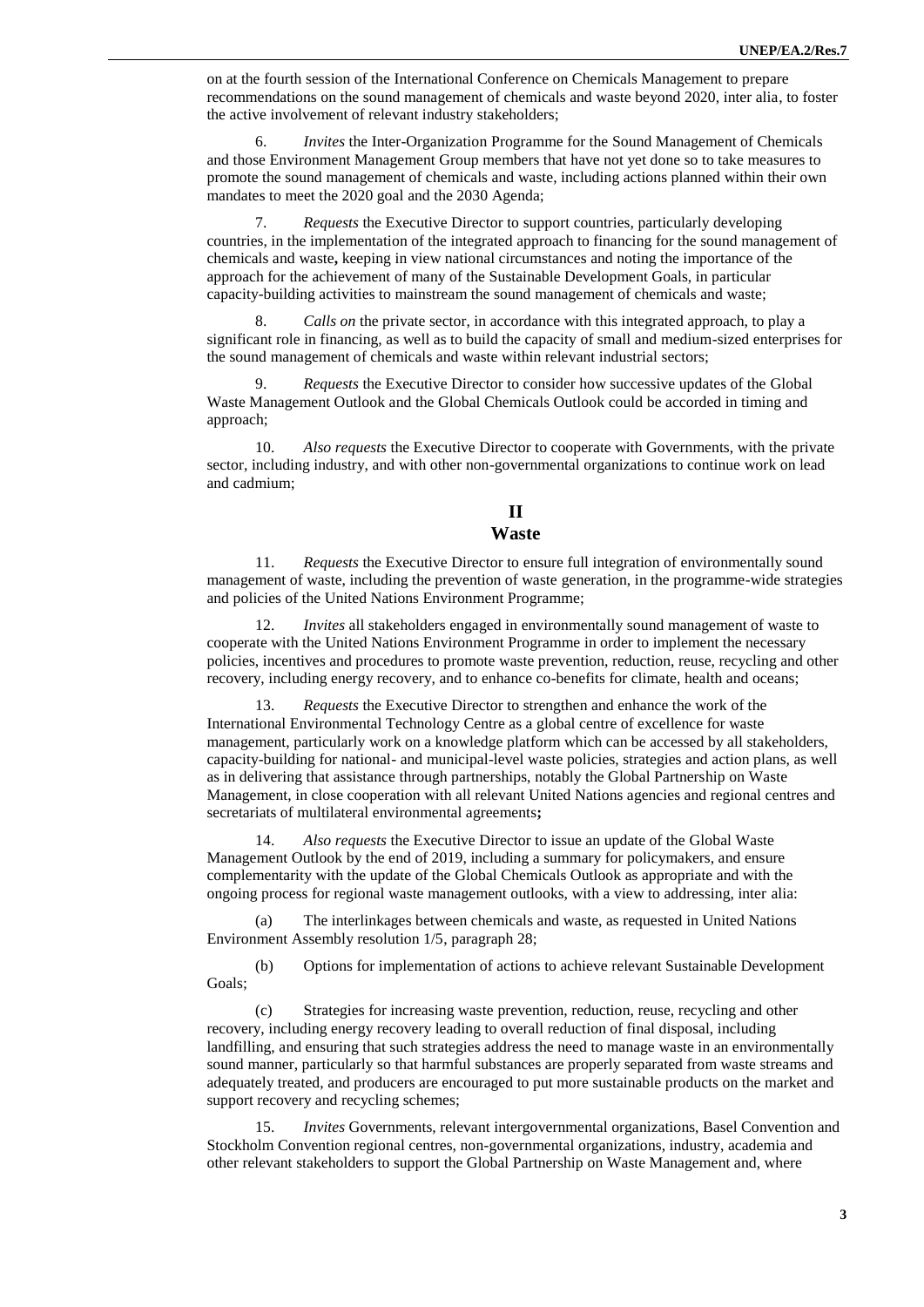appropriate, to take the lead in partnerships in core areas of environmentally sound management of waste;

16. *Encourages* Member States that have not yet done so to adopt control measures such as the following:

(a) To develop national strategies inter alia by encouraging extended producer responsibility to collect waste lead-acid batteries, so as to ensure that those batteries are recycled in an environmentally sound manner;

(b) To adequately address releases, emissions and exposures from waste lead-acid batteries, including recycling, through, for example, appropriate standards and criteria;

17. *Invites* Member States, in particular Member States in which a small amount of waste from waste lead-acid batteries is generated, to cooperate in collecting such batteries for processing at regional or national recycling facilities in accordance with relevant provisions of the Basel Convention on the Control of Transboundary Movements of Hazardous Wastes and Their Disposal and relevant regional conventions, such as the Bamako Convention;

18. *Requests* the Executive Director, subject to the availability of resources, to assist countries, in particular developing countries and countries with economies in transition, in their efforts to strengthen and enhance national, subregional and regional implementation of environmentally sound management of waste, notably by:

(a) Preparing regional waste management outlooks to enhance the availability of information, including on environmentally sound technologies related to integrated waste management, through the Knowledge Hub, as appropriate, and taking into account the Global Waste Management Outlook;

(b) Facilitating capacity-building and technology demonstration projects, in particular in urban areas, to promote the "3R" (reduce, reuse and recycle) approach by waste prevention, reduction, reuse, recycling and other recovery, including energy recovery;

Providing access to available information on best available techniques and technologies for the environmentally sound management of waste;

(d) Developing work in the field of technology assessment through tools such as a methodology for sustainability assessment of technologies to enable decision makers to select the most appropriate technologies for achieving the environmentally sound management of waste;

(e) Providing capacity-building, with a multisectoral and multi-stakeholder approach, in developing countries, in particular least developed countries, to implement regulatory frameworks and programmes for the recycling of waste lead-acid batteries, including the role of the private sector therein;

19. *Emphasizes* the importance of the elaboration under and application of existing instruments to further environmentally sound management of waste, including waste prevention, minimization and recovery, to address the underlying causes of marine litter;

## **III**

#### **Chemicals**

20. *Invites* countries, international organizations and other interested stakeholders, including the private sector, having relevant experience with the issue of sustainable chemistry to submit to the United Nations Environment Programme secretariat, by 30 June 2017, best practices, indicating how these may enhance the sound management of chemicals, inter alia through the implementation of the 2030 Agenda for Sustainable Development, as well as the Strategic Approach to International Chemicals Management and chemicals- and waste-related multilateral environmental agreements;

21. *Requests* the Executive Director to prepare a report in the first quarter of 2018 analysing the information received to assist the Strategic Approach to International Chemicals Management in considering the opportunities presented by sustainable chemistry, including linkages to sustainable consumption and production policies, and the possibilities that sustainable chemistry may offer of contributing to the achievement of the 2030 Agenda;

22. *Welcomes* ratifications to date of the Minamata Convention on Mercury and invites other States and regional economic integration organizations to take, as soon as possible, the necessary domestic measures to enable them to meet their obligations upon ratification and thereafter to ratify,